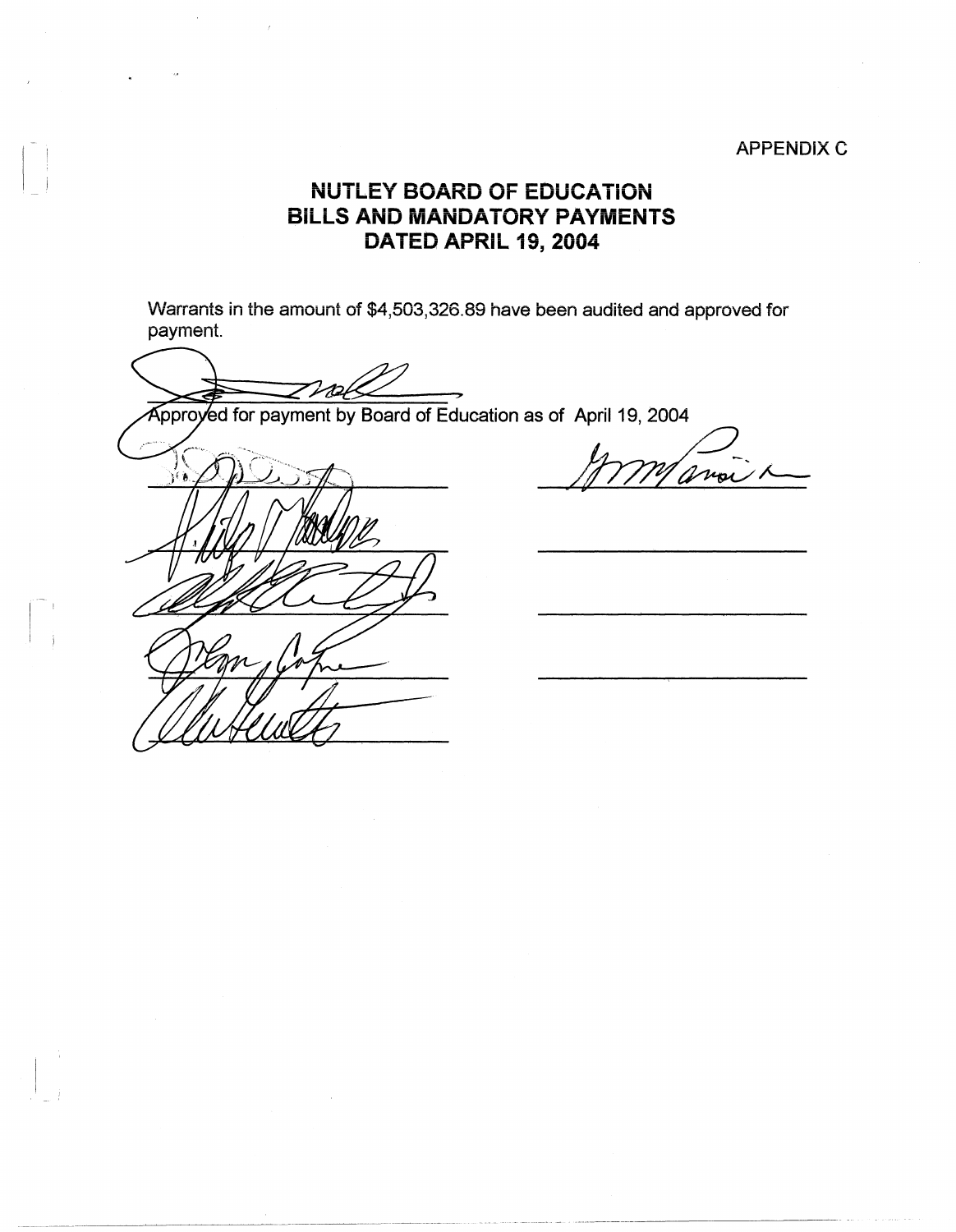| <b>Check journal</b>        |                   |          |                    | <b>Nutley Board of Education</b>          | Page 1 of 7         |
|-----------------------------|-------------------|----------|--------------------|-------------------------------------------|---------------------|
| <b>Rec and Unrec checks</b> |                   |          |                    | <b>Hand and Machine checks</b>            | 04/14/04            |
| <b>Starting date</b>        | 3/23/04           |          | <b>Ending date</b> | 4/19/04                                   |                     |
| Cknum                       | <b>Date</b>       | Rec date | <b>Vcode</b>       | Vendor name                               | <b>Check amount</b> |
| 054266                      | 03/26/04          |          | <b>ESC</b>         | <b>ESSEX COUNTY BOARD OF ELECTIONS</b>    | \$5,089.53          |
| 062510                      | 03/23/04 03/23/04 |          | <b>NJP</b>         | <b>NJPSA</b>                              | \$0.00              |
| 062511                      | 03/24/04          | 03/24/04 | <b>NJP</b>         | <b>NJPSA</b>                              | \$0.00              |
| 062512                      | 03/24/04          |          |                    | <b>PAN2 PAN AMERICAN</b>                  | \$199.00            |
| 062513 H                    | 03/30/04          |          | <b>PAY</b>         | <b>B.O.E. SALARY ACCOUNT</b>              | \$1,459,139.23      |
| 062514 H                    | 03/25/04          |          |                    | BOES BOARD OF EDUCATION SALARY ACCOUNT    | \$27,702.29         |
| 062515 H                    | 03/26/04          |          |                    | BOES BOARD OF EDUCATION SALARY ACCOUNT    | \$84,331.71         |
| 062516                      | 03/26/04          |          | <b>KRC</b>         | <b>CANCELLIERE; KATHLEEN R.</b>           | \$125.00            |
| 062517                      | 03/26/04          |          | <b>CIT</b>         | CIT TECHNOLOGY FINANCIAL SERVICES, INC.   | \$232.00            |
| 062518                      | 03/26/04          |          |                    | <b>GEC4 GE CAPITAL</b>                    | \$675.00            |
| 062519                      | 03/26/04          |          | <b>MCD</b>         | <b>MINOLTA CORPORATION</b>                | \$193.52            |
| 062520                      | 03/26/04          |          |                    | NBED NBOE EXT DAY PETTY CASH/M.CERVASIO   | \$289.60            |
| 062521                      | 03/26/04          |          | PB.                | PITNEY BOWES INC.                         | \$384.81            |
| 062522 H                    | 04/01/04          |          |                    | <b>HBCE HORIZON BLUE CROSS</b>            | \$20,211.15         |
| 062523 H                    | 04/01/04          |          | <b>BSI2</b>        | <b>BENECARD SERVICES, INC.</b>            | \$12,251.94         |
| 062524 H                    | 04/01/04          |          | <b>IHS</b>         | <b>INTERNATIONAL HEALTHCARE SERVICES</b>  | \$172.73            |
| 062525 H                    | 04/01/04          |          |                    | <b>HBCE HORIZON BLUE CROSS</b>            | \$1,278.16          |
| 062526 H                    | 04/01/04          |          | <b>BSI2</b>        | <b>BENECARD SERVICES, INC.</b>            | \$79.20             |
| 062527                      | 04/02/04          |          | <b>DLLF</b>        | DE LAGE LANDEN FINANCIAL SERVICES         | \$99.00             |
| 062528                      | 04/02/04          |          | <b>DFF</b>         | <b>DUKE FARMS FOUNDATION</b>              | \$65.00             |
| 062529                      | 04/02/04          |          |                    | <b>SPGA FUNPLEX</b>                       | \$50.00             |
| 062530                      | 04/02/04          |          | <b>PIT</b>         | <b>IMAGISTICS INTERNATIONAL INC.</b>      | \$162.85            |
| 062531                      | 04/02/04          |          | <b>PDI</b>         | PANASONIC DOCUMENT IMAGING                | \$69.41             |
| 062532                      | 04/02/04          |          | PB                 | PITNEY BOWES INC.                         | \$210.00            |
| 062533                      | 04/05/04          |          |                    | <b>NUJC NUTLEY JAYCEES</b>                | \$140.00            |
| 062534 H                    | 04/07/04          |          |                    | SNJH STATE OF NJ HEALTH BENEFITS FUND     | \$383,601.88        |
| 062535 H                    | 04/15/04          |          | <b>PAY</b>         | <b>B.O.E. SALARY ACCOUNT</b>              | \$1,442,760.46      |
| 062536 H                    | 04/08/04          |          |                    | BOES BOARD OF EDUCATION SALARY ACCOUNT    | \$26,331.85         |
| 062537 H                    | 04/08/04          |          |                    | BOES BOARD OF EDUCATION SALARY ACCOUNT    | \$84,398.96         |
| 062538 H                    | 04/08/04          |          |                    | <b>GEC4 GE CAPITAL</b>                    | \$159.80            |
| 062539 H                    | 04/19/04          |          |                    | <b>CMBS CANDLE METRO BUSINESS SYSTEMS</b> | \$420.00            |
| 062540 H                    | 04/14/04          |          |                    | <b>NUJC NUTLEY JAYCEES</b>                | \$35.00             |
| 062541                      | 04/19/04          |          | A&D                | <b>ABDO PUBLISHING CO.</b>                | \$332.52            |
| 062542                      | 04/19/04          |          | <b>AFPI</b>        | ACME FOOD PRODUCTS INC                    | \$6,360.30          |
| 062543                      | 04/19/04          |          | AGL                | AGL WELDING SUPPLY CO. INC.               | \$23.00             |
| 162544                      | 04/19/04          |          | <b>AIRB</b>        | <b>AIRBORNE EXPRESS</b>                   | \$29.04             |
| <b>62545</b>                | 04/19/04          |          | MA7                | <b>ALAMO; MARIA</b>                       | \$2,079.20          |
| 062546                      | 04/19/04          |          | GA <sub>3</sub>    | ALFANO; GLORIA                            | \$50.00             |
| 062547                      | 04/19/04          |          | <b>AJF</b>         | ALL JERSEY FENCE CO                       | \$2,575.00          |

','\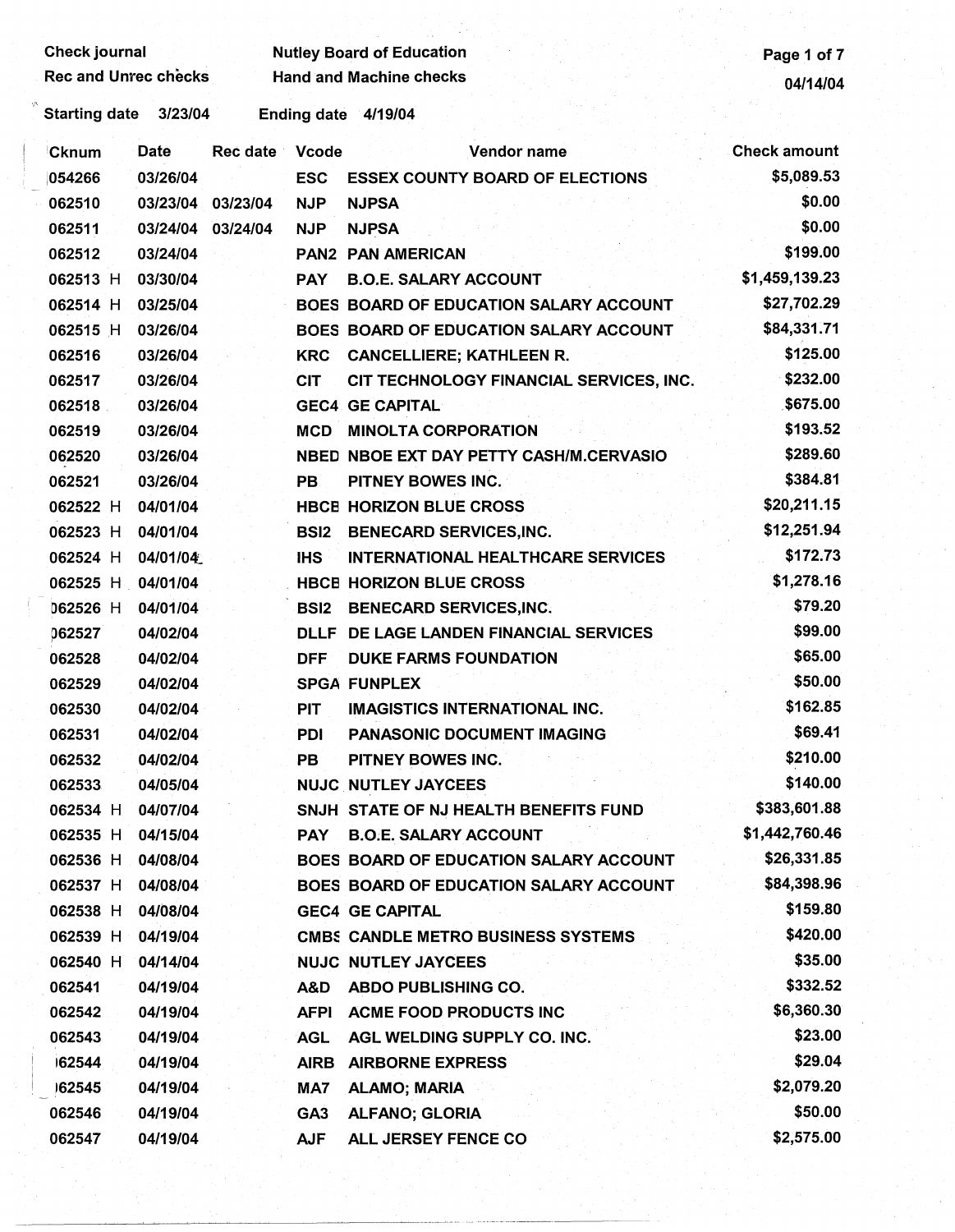| Check journal |                             |          |             | <b>Nutley Board of Education</b>           | Page 2 of 7         |
|---------------|-----------------------------|----------|-------------|--------------------------------------------|---------------------|
|               | <b>Rec and Unrec checks</b> |          |             | <b>Hand and Machine checks</b>             | 04/14/04            |
|               | Starting date 3/23/04       |          |             | Ending date 4/19/04                        |                     |
| <b>Cknum</b>  | <b>Date</b>                 | Rec date | Vcode       | Vendor name                                | <b>Check amount</b> |
| 062548        | 04/19/04                    |          | AS6         | <b>ALLEGRO SCHOOL</b>                      | \$11,666.00         |
| 062549        | 04/19/04                    |          | <b>ANA</b>  | <b>ANACONDA SPORTS</b>                     | \$186.10            |
| 062550        | 04/19/04                    |          | <b>ATI</b>  | <b>APPELBAUM TRAINING INSTITUTE</b>        | \$340.00            |
| 062551        | 04/19/04                    |          |             | <b>ARCH ARCH WIRELESS</b>                  | \$163.32            |
| 062552        | 04/19/04                    |          |             | <b>ARPO ARTS POWER</b>                     | \$345.00            |
| 062553        | 04/19/04                    |          |             | <b>ASCD ASCD</b>                           | \$39.00             |
| 062554        | 04/19/04                    |          |             | MAAS ASHKENAS, MA, CCC-SLP; MARCI          | \$1,600.00          |
| 062555        | 04/19/04                    |          | <b>AIP</b>  | <b>ASSOCIATES IN PSYCHIATRY</b>            | \$450.00            |
| 062556        | 04/19/04                    |          | <b>AFS</b>  | <b>ASTONE FLEET SERVICE</b>                | \$8,994.80          |
| 062557        | 04/19/04                    |          |             | ATRA ATRA JANITORIAL SUPPLY CO INC         | \$4,300.75          |
| 062558        | 04/19/04                    |          | <b>AGW</b>  | <b>AUTOGLASS WORKS</b>                     | \$45.00             |
| 062559        | 04/19/04                    |          | B&T         | <b>BAKER &amp; TAYLOR BOOKS</b>            | \$1,350.61          |
| 062560        | 04/19/04                    |          |             | <b>BASO BANANA SOUND INC.</b>              | \$93.50             |
| 062561        | 04/19/04                    |          | BS4         | <b>BANYAN SCHOOL</b>                       | \$2,945.20          |
| 062562        | 04/19/04                    |          |             | BSCC BELLEVILLE SUPPLY CO., INC.           | \$237.10            |
| 062563        | 04/19/04                    |          |             | <b>BCSS BERGEN COUNTY SPECIAL SERVICES</b> | \$10,347.03         |
| 062564        | 04/19/04                    |          | <b>BBE</b>  | <b>BLOOMFIELD BOARD OF EDUCATION</b>       | \$2,628.48          |
| 062565        | 04/19/04                    |          |             | PBHS BLOOMFIELD PLUMBING & HEATING SUPPLY  | \$1,395.00          |
| 062568        | 04/19/04                    |          |             | BOEC BOARD OF EDUCATION-ENTERPRISE FUND    | \$8,009.63          |
| 062569        | 04/19/04                    |          |             | <b>BOBF BONNIE BRAE</b>                    | \$7,705.00          |
| 062570        | 04/19/04                    |          |             | <b>BRAD BRADLEY TIRE SERVICE</b>           | \$1,382.38          |
| 062571        | 04/19/04                    |          | <b>BER</b>  | <b>BUREAU OF EDUCATION &amp; RESEARCH</b>  | \$100.00            |
| 062572        | 04/19/04                    |          | <b>CFC</b>  | <b>C F CONNOLLY DIST CO INC</b>            | \$244.47            |
| 062573        | 04/19/04                    |          |             | <b>CABL CABLEVISION LIGHTPATH INC</b>      | \$6,160.00          |
| 062574        | 04/19/04                    |          | <b>CAF</b>  | <b>CAFONE; JOHN</b>                        | \$1,048.95          |
| 062575        | 04/19/04                    |          | <b>SC10</b> | <b>CAMMARATA, MD; SANDRA</b>               | \$1,500.00          |
| 062576        | 04/19/04                    |          |             | <b>CAN1 CANON BUSINESS SOLUTIONS</b>       | \$4,899.03          |
| 062577        | 04/19/04                    |          |             | <b>CAN2 CANON BUSINESS SOLUTIONS</b>       | \$50.00             |
| 062578        | 04/19/04                    |          |             | CAN1 CANON U.S.A., INC.                    | \$4,870.43          |
| 062579        | 04/19/04                    |          | <b>CBS</b>  | <b>CAROLINA BIOLOGICAL SUPPLY COMPANY</b>  | \$126.46            |
| 062580        | 04/19/04                    |          |             | <b>CDW2 CDW GOVERNMENT INC.</b>            | \$438.00            |
| 062581        | 04/19/04                    |          |             | CPC2 CEREBRAL PALSY CENTER                 | \$3,619.65          |
| 062582        | 04/19/04                    |          |             | <b>CESC CES CORPORATION</b>                | \$985.00            |
| 062583        | 04/19/04                    |          | <b>CHE</b>  | <b>CHERENSON GROUP</b>                     | \$1,090.44          |
| 062584        | 04/19/04                    |          | CC7         | <b>CHERN; CHRISTOPHER</b>                  | \$181.68            |
| 062585        | 04/19/04                    |          | <b>CHV</b>  | <b>CHERRY VALLEY TRACTOR SALES</b>         | \$75.00             |
| 062586        | 04/19/04                    |          |             | <b>CDC2 CHILD DEVELOPMENT CENTER</b>       | \$3,446.79          |
| 062587        | 04/19/04                    |          |             | <b>CC15 CHILDREN'S CENTER</b>              | \$7,626.60          |
| 062588        | 04/19/04                    |          | C12         | <b>CHILDRENS INSTITUTE</b>                 | \$12,864.00         |
|               |                             |          |             |                                            |                     |
|               |                             |          |             |                                            |                     |
|               |                             |          |             |                                            |                     |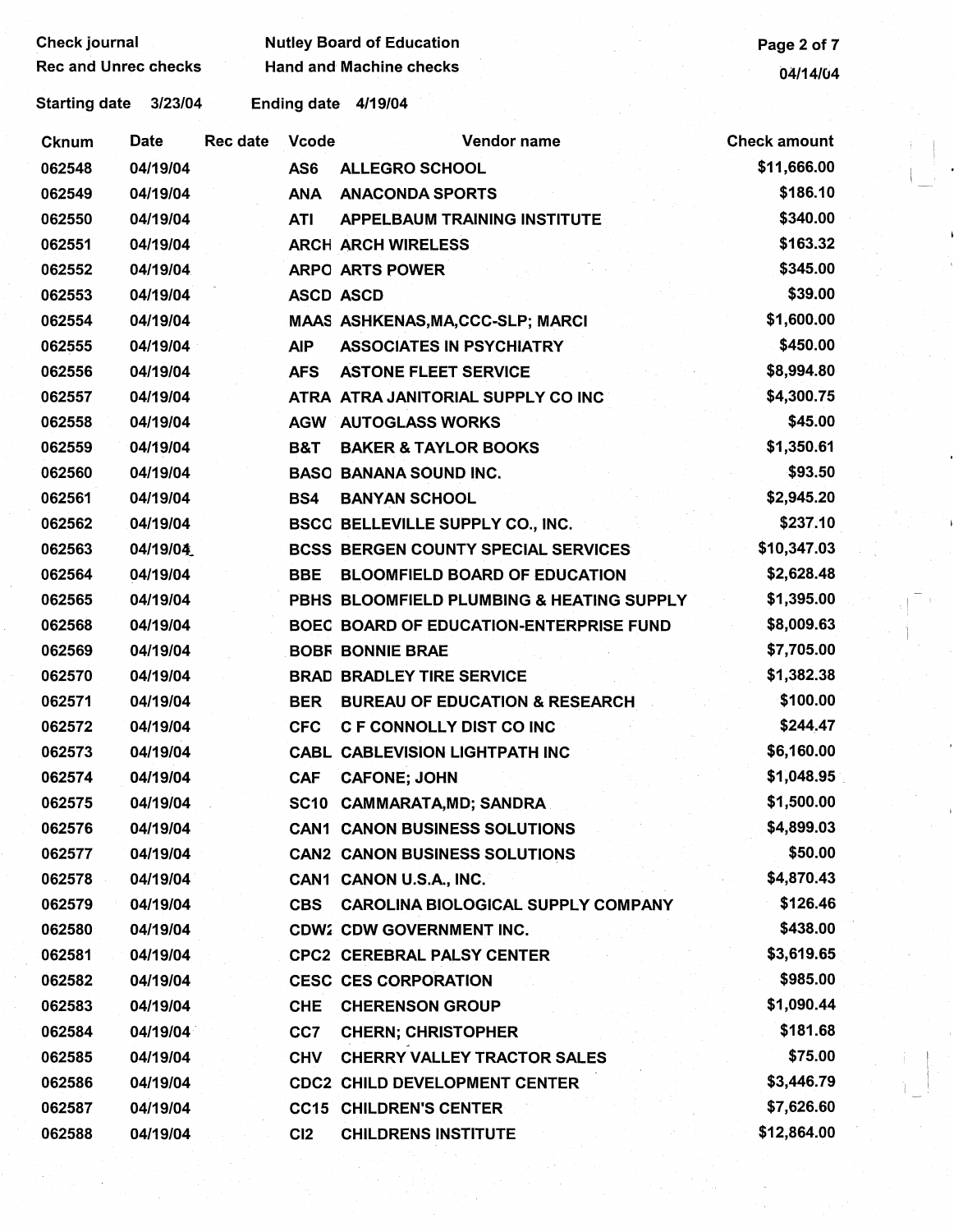## Check journal **Nutley Board of Education** Page 3 of 7<br>Rec and Unrec checks Hand and Machine checks **Page 3 of 7**

Starting date 3/23/04 Ending date 4/19/04

| Cknum         | Date     | Rec date<br>Vcode | Vendor name                                   | <b>Check amount</b> |
|---------------|----------|-------------------|-----------------------------------------------|---------------------|
| 062589        | 04/19/04 |                   | CCBC COCA COLA BOTTLING CO OF NEW YORK INC.   | \$3,344.73          |
| 062590        | 04/19/04 |                   | CHS2 COMMUNITY SCHOOL, INC.                   | \$19,385.87         |
| 062591        | 04/19/04 |                   | CTPC COMPUTER TECHNOLOGY PETTY CASH ACCOL     | \$285.38            |
| 062592        | 04/19/04 |                   | <b>CMC5 CONCENTRA MEDICAL CENTERS</b>         | \$55.00             |
| 062593        | 04/19/04 | CC4               | <b>COOKIE CUPBOARD</b>                        | \$87.50             |
| 062594        | 04/19/04 | CP <sub>5</sub>   | <b>CRYSTAL PRODUCTIONS</b>                    | \$35.95             |
| 062595        | 04/19/04 |                   | <b>DACC DASHCO</b>                            | \$606.31            |
| 062596        | 04/19/04 | <b>DCM</b>        | DCM ARCHITECTURE INC.                         | \$10,686.00         |
| 062597        | 04/19/04 |                   | DECK DECKER INC.                              | \$140.00            |
| 062598        | 04/19/04 | DP <sub>1</sub>   | <b>DELGEN PRESS</b>                           | \$1,547.00          |
| 062599        | 04/19/04 | <b>DEL</b>        | DELL MARKETING, L.P.                          | \$4,705.00          |
| 062600        | 04/19/04 | DH                | <b>DETAILED HEATING INC</b>                   | \$8,640.00          |
| 062601        | 04/19/04 | DIS <sub>1</sub>  | <b>DIGITAL SCOUT</b>                          | \$134.95            |
| 062602        | 04/19/04 |                   | DOU1 DOORS                                    | \$100.00            |
| 062603        | 04/19/04 |                   | DDD1 DOUGLASS DEVELOPMENTAL DISABILITIES CN   | \$8,519.00          |
| 062604        | 04/19/04 | JD                | <b>DWYER; JOSEPH</b>                          | \$133.00            |
| 062605        | 04/19/04 |                   | <b>ECLC ECLC OF NEW JERSEY</b>                | \$11,767.20         |
| 062606        | 04/19/04 | <b>TEF</b>        | EDEN INSTITUTE, INC.                          | \$320.00            |
| 062607        | 04/19/04 | EA                | <b>ENERGY FOR AMERICA</b>                     | \$3,986.00          |
| 062608        | 04/19/04 | <b>EPI</b>        | <b>ENSLOW PUBLISHERS INC</b>                  | \$702.45            |
| 062609        | 04/19/04 |                   | EPLU EPLUS TECHNOLOGIES, INC.                 | \$4,023.00          |
| 062610        | 04/19/04 | <b>EAIE</b>       | <b>ERIC ARMIN INC.</b>                        | \$436.54            |
| 062611        | 04/19/04 |                   | <b>ECES ESSEX COUNTY EDUCATIONAL SERVICES</b> | \$21,595.12         |
| 062612        | 04/19/04 |                   | ECVS ESSEX COUNTY VOCATIONAL SCHOOLS          | \$1,800.00          |
| 062613        | 04/19/04 | <b>EHS</b>        | <b>ESSEX HIGH SCHOOL</b>                      | \$5,690.00          |
| 062614        | 04/19/04 |                   | <b>ECS1 EXECUTIVE COFFEE SERVICE INC.</b>     | \$142.92            |
| 062615        | 04/19/04 | WF1               | <b>FARKAS; WILLIAM</b>                        | \$324.90            |
| 062616        | 04/19/04 |                   | NAFE FERRARA; NATALE                          | \$26.49             |
| 062617        | 04/19/04 |                   | CPC1 FIRST CEREBRAL PALSY OF NJ               | \$4,888.88          |
| 062618        | 04/19/04 | PF                | <b>FISCHER; PATRICIA</b>                      | \$100.00            |
| 062619        | 04/19/04 | FLR1              | <b>FOLLETT LIBRARY RESOURCES</b>              | \$327.12            |
| 062620        | 04/19/04 | FCC.              | <b>FRANKLIN CENTRAL COMMUNICATIONS</b>        | \$240.00            |
| 062621        | 04/19/04 |                   | FSPC FRANKLIN PETTY CASH/J.CALICCHIO,TRUSTEE  | \$396.23            |
| 062622        | 04/19/04 | FS2               | <b>FRANKLIN SCHOOL</b>                        | \$211.98            |
| 062623        | 04/19/04 | FGT               | <b>FRANK'S GMC TRUCK CENTER</b>               | \$290.54            |
| 062624        | 04/19/04 |                   | <b>GAL4 GALE GROUP</b>                        | \$532.27            |
| <b>J62625</b> | 04/19/04 |                   | <b>GRAN GRAINGER INC.</b>                     | \$1,447.82          |
| 062626        | 04/19/04 | TG <sub>2</sub>   | <b>GRANT; THOMAS</b>                          | \$111.60            |
| 062627        | 04/19/04 |                   | <b>GRSC GREEN SYSTEMS CORP.</b>               | \$12,289.45         |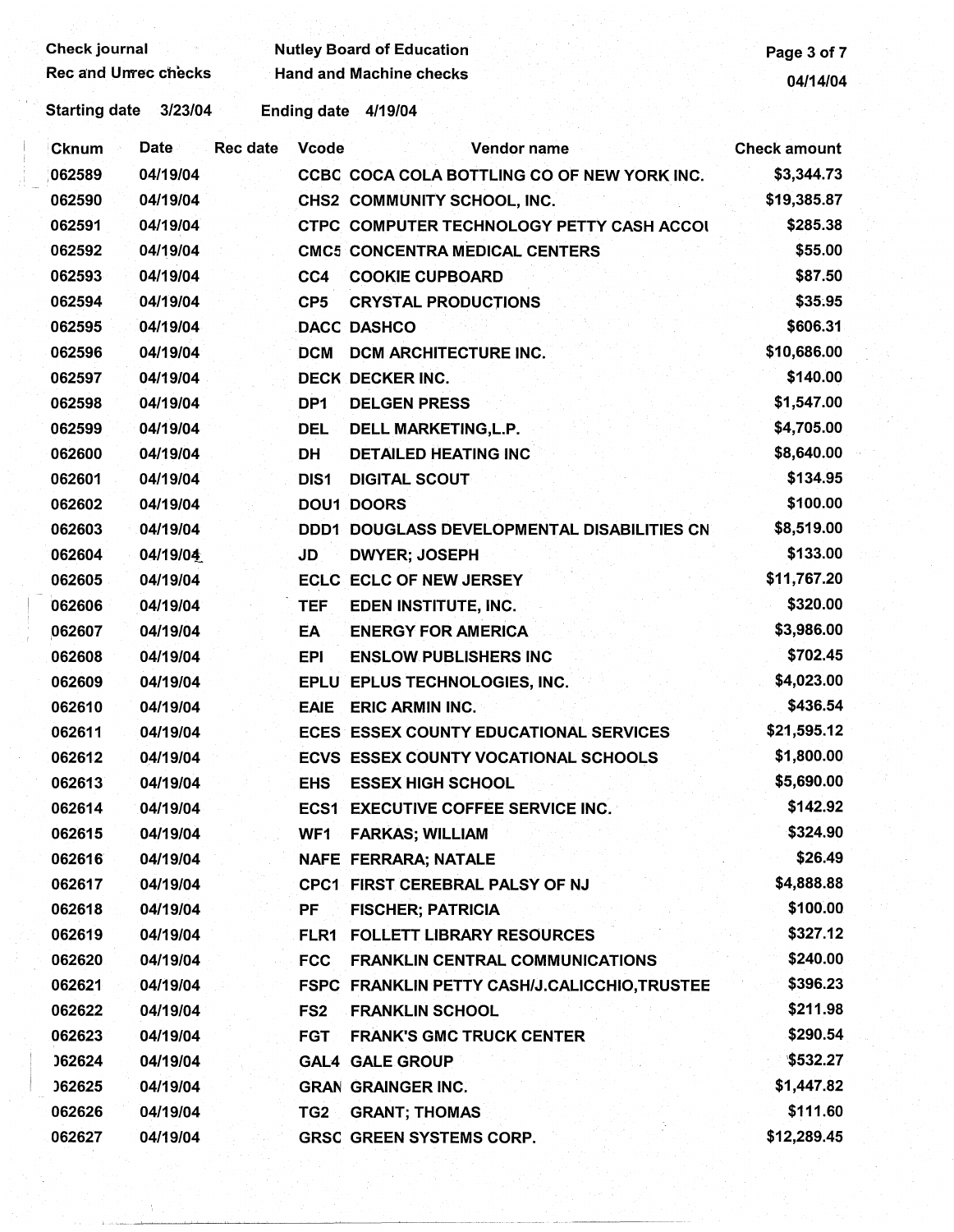| <b>Rec and Unrec checks</b> |          |                 |                 | <b>Hand and Machine checks</b>                        | 04/14/04            |
|-----------------------------|----------|-----------------|-----------------|-------------------------------------------------------|---------------------|
| <b>Starting date</b>        | 3/23/04  |                 |                 | Ending date 4/19/04                                   |                     |
| <b>Cknum</b>                | Date     | <b>Rec date</b> | <b>Vcode</b>    | Vendor name                                           | <b>Check amount</b> |
| 062628                      | 04/19/04 |                 | <b>GSC</b>      | <b>GRIFFITH SHADE COMPANY</b>                         | \$4,995.00          |
| 062629                      | 04/19/04 |                 |                 | <b>HAGE HAGERT; SUZANNE</b>                           | \$100.00            |
| 062630                      | 04/19/04 |                 | <b>AHIL</b>     | HILL; ADRIENNE                                        | \$900.00            |
| 062631                      | 04/19/04 |                 | <b>HR</b>       | <b>HODGES RENTALS</b>                                 | \$250.00            |
| 062632                      | 04/19/04 |                 | PH <sub>8</sub> | <b>HOLLYWOOD; PEGGY</b>                               | \$150.03            |
| 062633                      | 04/19/04 |                 | <b>HS</b>       | <b>HOLMSTEAD SCHOOL</b>                               | \$7,493.22          |
| 062634                      | 04/19/04 |                 | <b>HDC</b>      | <b>HOME DEPOT COMM.ACCT.</b>                          | \$303.45            |
| 062635                      | 04/19/04 |                 | <b>HMC</b>      | <b>HOUGHTON MIFFLIN CO.</b>                           | \$1,078.61          |
| 062636                      | 04/19/04 |                 | IMM1            | <b>IMMEDICENTER</b>                                   | \$318.00            |
| 062637                      | 04/19/04 |                 | <b>IOE</b>      | <b>IMPERIAL OFFICE EQUIPMENT</b>                      | \$80.00             |
| 062638                      | 04/19/04 |                 | <b>JBG</b>      | <b>J &amp; B GENERAL CONTRACTORS, INC.</b>            | \$3,800.00          |
| 062639                      | 04/19/04 |                 | FFC1            | J & K KIDS, L.L.C.                                    | \$913.00            |
| 062640                      | 04/19/04 |                 | <b>JRV</b>      | J.R. VACCARO, INC.                                    | \$1,488.00          |
| 062641                      | 04/19/04 |                 | <b>JT</b>       | JIMMY'S, INC.                                         | \$4,933.50          |
| 062642                      | 04/19/04 |                 | <b>JKE</b>      | <b>JOSEPH KARG ENTERPRISES</b>                        | \$230.00            |
| 062643                      | 04/19/04 |                 | <b>JRI</b>      | <b>JOSEPH RICCIARDI INC.</b>                          | \$82.55             |
| 062644                      | 04/19/04 |                 | JP1             | <b>JOSEPH'S PHOTOGRAPHERS</b>                         | \$1,254.00          |
| 062645                      | 04/19/04 |                 | <b>JUA1</b>     | <b>JUDRICH ASSOCIATES</b>                             | \$1,650.00          |
| 062646                      | 04/19/04 |                 | <b>KEI</b>      | <b>KHOKNAR ENTERPRISES INC.</b>                       | \$6,575.65          |
| 062647                      | 04/19/04 |                 | KB1             | <b>KILLER BEE</b>                                     | \$927.80            |
| 062648                      | 04/19/04 |                 | <b>LLM</b>      | <b>LAKESHORE LEARNING MATERIALS</b>                   | \$354.19            |
| 062649                      | 04/19/04 |                 | <b>LLC</b>      | <b>LAKEVIEW LEARNING CENTER</b>                       | \$19,744.88         |
| 062650                      | 04/19/04 |                 |                 | LMC2 LANDIS MEAT CO.                                  | \$237.00            |
| 062651                      | 04/19/04 |                 |                 | LASU LANDSCAPE SUPPLY, INC.                           | \$6,466.30          |
| 062652                      | 04/19/04 |                 | <b>LPC</b>      | <b>LERNER PUBLICATIONS CO.</b>                        | \$599.26            |
| 062653                      | 04/19/04 |                 |                 | LEVY LEVY CONSTRUCTION CO., INC.                      | \$135,850.00        |
| 062654                      | 04/19/04 |                 | <b>LVC</b>      | <b>LIBRARY VIDEO CO.</b>                              | \$473.87            |
| 062655                      | 04/19/04 |                 |                 | LIWA LITERACY WAREHOUSE, INC.                         | \$125.00            |
| 062656                      | 04/19/04 |                 | LP4             | <b>LOMBARDI'S PRODUCE</b>                             | \$1,639.00          |
| 062657                      | 04/19/04 |                 | <b>LIFE</b>     | LOVAAS INSTITUTE FOR EARLY INTERVENTION               | \$4,966.50          |
| 062658                      | 04/19/04 |                 | <b>LUX</b>      | <b>LUXURY FLOORS</b>                                  | \$916.00            |
| 062659                      | 04/19/04 |                 |                 | MSFD MAIN STREET FOOD DISTRIBUTION, INC.              | \$89.90             |
| 062660                      | 04/19/04 |                 | <b>MAJ</b>      | <b>MAJESTIC LOCK COMPANY</b>                          | \$1,092.80          |
| 062661                      | 04/19/04 |                 | <b>MAL</b>      | <b>MALCOLITE CORP.</b>                                | \$158.47            |
| 062662                      | 04/19/04 |                 |                 | NMC1 MCDONALD; NANCY                                  | \$480.00            |
| 062663                      | 04/19/04 |                 |                 | <b>MED1 MEDS-PDN</b>                                  | \$155.00            |
| 062664                      | 04/19/04 |                 |                 | <b>MPC3 METROGRAPHICS PRINTING &amp; COMPUTER SER</b> | \$2,500.00          |
| 062665                      | 04/19/04 |                 | MS7             | <b>MIDLAND SCHOOL</b>                                 | \$4,197.90          |
| 062666                      | 04/19/04 |                 | MS1             | <b>MILTON SCHOOL</b>                                  | \$2,000.80          |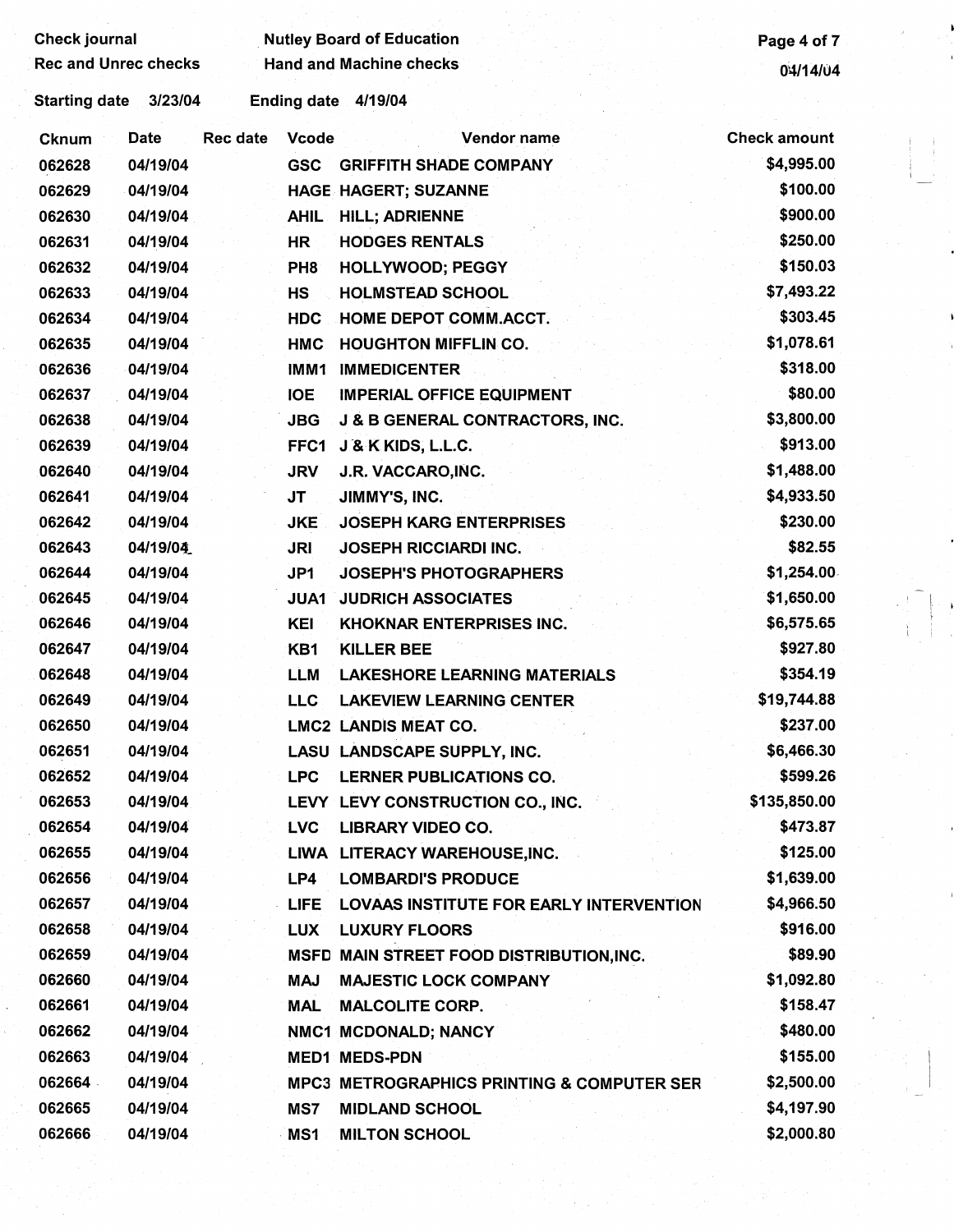|                      | <b>Rec and Unrec checks</b> |          |                 | <b>Hand and Machine checks</b>               | Page 5 of 7<br>04/14/04 |
|----------------------|-----------------------------|----------|-----------------|----------------------------------------------|-------------------------|
| <b>Starting date</b> | 3/23/04                     |          |                 | Ending date 4/19/04                          |                         |
| Cknum                | <b>Date</b>                 | Rec date | <b>Vcode</b>    | Vendor name                                  | <b>Check amount</b>     |
| 062667               | 04/19/04                    |          |                 | <b>MSU1 MONTCLAIR STATE UNIVERSITY</b>       | \$21,624.00             |
| 062668               | 04/19/04                    |          |                 | <b>MUJC MORRIS UNION JOINTURE COMMISSION</b> | \$265.00                |
| 062669               | 04/19/04                    |          |                 | <b>MOPF MOTIVATIONAL PRODUCTIONS</b>         | \$2,775.00              |
| 062670               | 04/19/04                    |          | <b>MLB</b>      | <b>MOUNTAIN LAKES BOARD OF EDUCATION</b>     | \$12,893.28             |
| 062671               | 04/19/04                    |          | MS <sub>6</sub> | <b>MUSIC SHOP</b>                            | \$232.00                |
| 062672               | 04/19/04                    |          | <b>MT</b>       | <b>MUSIC TIME INC.</b>                       | \$53.84                 |
| 062673               | 04/19/04                    |          |                 | NJSA N.J.ASSOCIATION OF SCHOOL ADMINISTRATOR | \$160.00                |
| 062674               | 04/19/04                    |          |                 | <b>NBBC NARDONE BROTHERS BAKING COMPANY</b>  | \$105.30                |
| 062675               | 04/19/04                    |          | FN <sub>1</sub> | <b>NARDONE; FLORENCE</b>                     | \$4,146.75              |
| 062676               | 04/19/04                    |          |                 | NEMF NATIONAL ELECTRIC MOTOR REPAIR CO.      | \$340.30                |
| 062677               | 04/19/04                    |          | J <sub>N2</sub> | NAZARETH, MD; JOSEPH                         | \$350.00                |
| 062678               | 04/19/04                    |          | <b>NBC</b>      | <b>NBC AUTO PARTS</b>                        | \$12.62                 |
| 062679               | 04/19/04                    |          |                 | PEAS NCS PEARSON, INC.                       | \$181.26                |
| 062680               | 04/19/04                    |          |                 | NJDA NEW JERSEY DEPARTMENT OF AGRICULTURE    | \$436.95                |
| 062681               | 04/19/04                    |          | <b>NL</b>       | <b>NEWARK LIGHT CO.</b>                      | \$1,088.46              |
| 062682               | 04/19/04                    |          | <b>NRT</b>      | <b>NEWARK REFRIGERATED WAREHOUSE</b>         | \$427.50                |
| 062683               | 04/19/04                    |          |                 | <b>NHS4 NHS/NASSP</b>                        | \$727.00                |
| 062684               | 04/19/04                    |          | SN              | <b>NICASTRO; SUSAN</b>                       | \$598.50                |
| 062685               | 04/19/04                    |          | NIRA            | NIRAM INC.                                   | \$232,185.08            |
| 062686               | 04/19/04                    |          |                 | NJEC NJECC, INC.                             | \$80.00                 |
| 062687               | 04/19/04                    |          |                 | <b>NJSH NJSHA</b>                            | \$100.00                |
| 062688               | 04/19/04                    |          | <b>NHA</b>      | <b>NORTH HUDSON ACADEMY</b>                  | \$2,492.64              |
| 062689               | 04/19/04                    |          |                 | CMHS NORTHWEST ESSEX COMMUNITY               | \$23,945.69             |
| 062690               | 04/19/04                    |          |                 | <b>NBOE NUTLEY BOARD OF EDUCATION</b>        | \$618.60                |
| 062691               | 04/19/04                    |          |                 | <b>NHS1 NUTLEY HIGH SCHOOL</b>               | \$1,150.55              |
| 062692               | 04/19/04                    |          | <b>NKG</b>      | <b>NUTLEY KEY &amp; GLASS</b>                | \$266.50                |
| 062693               | 04/19/04                    |          | <b>NSR</b>      | <b>NUTLEY SHOP-RITE, INC.</b>                | \$1,510.61              |
| 062694               | 04/19/04                    |          | N <sub>2</sub>  | <b>NYSTROM DIVISION OF HERFF JONES</b>       | \$5,334.28              |
| 062695               | 04/19/04                    |          | <b>OWS</b>      | <b>OMNI WASTE SERVICES</b>                   | \$1,725.00              |
| 062696               | 04/19/04                    |          | <b>OTC</b>      | <b>ORIENTAL TRADING CO, INC.</b>             | \$83.35                 |
| 062697               | 04/19/04                    |          |                 | CIPA PALLEY; CINDY                           | \$2,225.00              |
| 062698               | 04/19/04                    |          |                 | PCSL PANASONIC COMMUNICATIONS & SYS LEASE A  | \$903.58                |
| 062699               | 04/19/04                    |          | PDI             | <b>PANASONIC DOCUMENT IMAGING</b>            | \$181.63                |
| 062700               | 04/19/04                    |          | <b>PKP</b>      | PATEL MD; POORVI K                           | \$1,050.00              |
| 062701               | 04/19/04                    |          | <b>PCIE</b>     | PCI EDUCATIONAL PUBLISHING                   | \$136.08                |
| )62702               | 04/19/04                    |          | <b>PBG</b>      | PECHTER'S BAKING GROUP, LLC.                 | \$386.80                |
| 062703               | 04/19/04                    |          | PW <sub>3</sub> | <b>PEDIATRIC WORKSHOP</b>                    | \$208.00                |
| 062704               | 04/19/04                    |          | PD4             | PETE'S DELI                                  | \$226.64                |
|                      | 04/19/04                    |          |                 | PMSI PREFERRED MEAL SYSTEMS, INC.            | \$1,225.54              |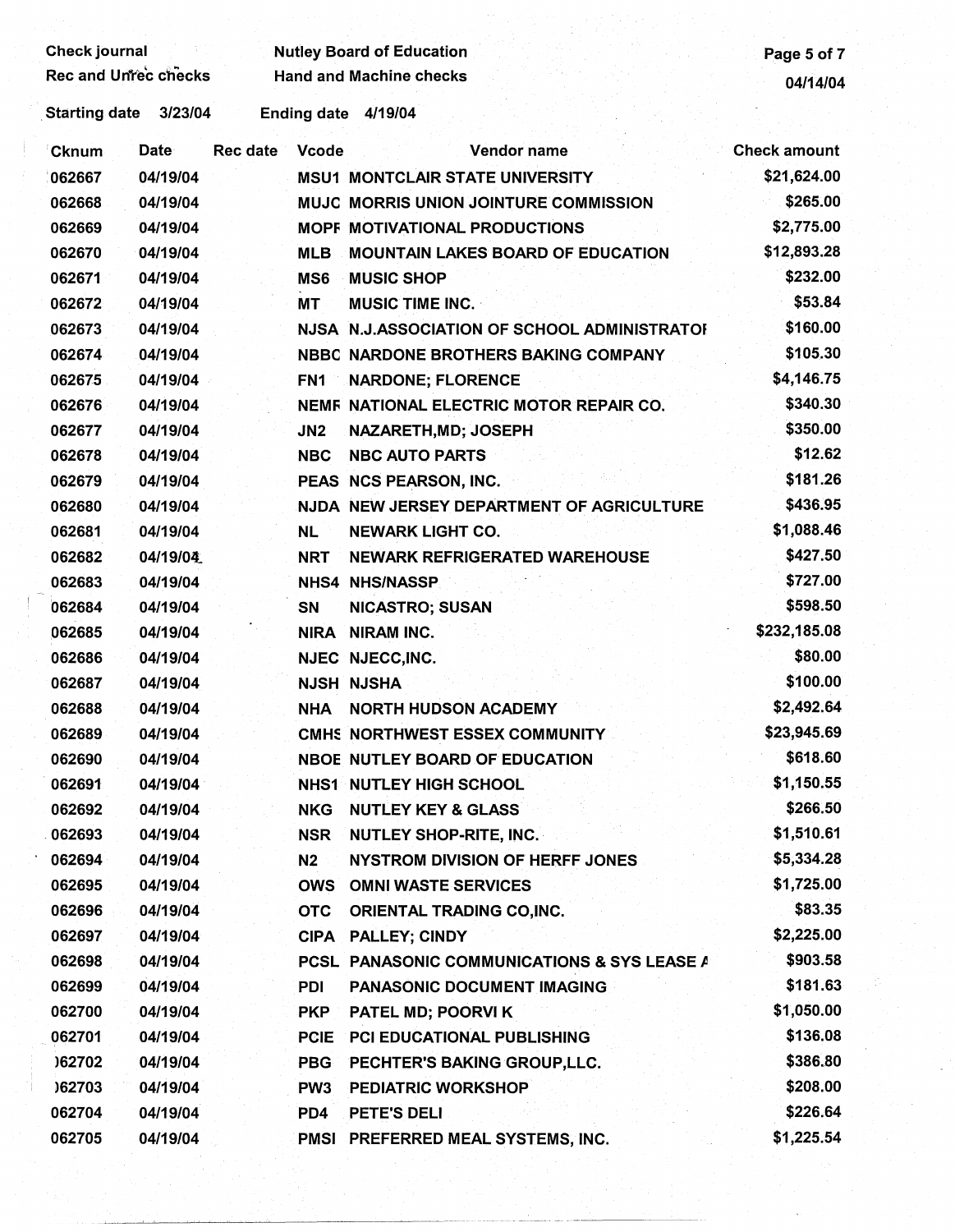| <b>Check journal</b>            | <b>Nutley Board of Education</b> | Page 6 of 7<br>04/14/64 |  |
|---------------------------------|----------------------------------|-------------------------|--|
| <b>Rec and Unrec checks</b>     | <b>Hand and Machine checks</b>   |                         |  |
| <b>Starting date</b><br>3/23/04 | Ending date 4/19/04              |                         |  |

| Cknum  | Date     | Rec date | <b>Vcode</b>    | Vendor name                                    | <b>Check amount</b> |  |
|--------|----------|----------|-----------------|------------------------------------------------|---------------------|--|
| 062706 | 04/19/04 |          | <b>PT</b>       | <b>PRINTING TECHNIQUES</b>                     | \$450.00            |  |
| 062707 | 04/19/04 |          |                 | <b>PSAT PSAT/NMSQT</b>                         | \$100.00            |  |
| 062708 | 04/19/04 |          |                 | PEP1 PSYCHOLOGICAL CORP.                       | \$144.42            |  |
| 062709 | 04/19/04 |          | <b>PSE</b>      | <b>PUBLIC SERVICE ELECTRIC &amp; GAS CO.</b>   | \$50,992.00         |  |
| 062710 | 04/19/04 |          |                 | <b>PQLS PUBLISHERS QUALITY LIBRARY SERVICE</b> | \$1,128.84          |  |
| 062711 | 04/19/04 |          |                 | <b>QUAR QUARK DISTRIBUTION, INC.</b>           | \$1,890.00          |  |
| 062712 | 04/19/04 |          | <b>RAD</b>      | <b>RADIOSHACK</b>                              | \$34.28             |  |
| 062713 | 04/19/04 |          |                 | <b>REST RESTAINO; ALFRED</b>                   | \$1,817.20          |  |
| 062714 | 04/19/04 |          | <b>RF</b>       | <b>RICHARDS FLORIST</b>                        | \$54.00             |  |
| 062715 | 04/19/04 |          |                 | <b>RICH RICOH CORP.</b>                        | \$408.81            |  |
| 062716 | 04/19/04 |          |                 | RBOE RIDGEFIELD BOARD OF EDUCATION             | \$13,711.90         |  |
| 062717 | 04/19/04 |          | RB <sub>6</sub> | <b>RITACCO BRO'S</b>                           | \$2,086.00          |  |
| 062718 | 04/19/04 |          | RP4             | <b>ROCKY'S PIZZA</b>                           | \$670.00            |  |
| 062719 | 04/19/04 |          |                 | HORL RUDOMINER, MD; HOWARD                     | \$300.00            |  |
| 062720 | 04/19/04 |          |                 | RUST RUSTY'S PIANO/ORGAN CO.                   | \$595.00            |  |
| 062721 | 04/19/04 |          |                 | <b>RSU1 RUTGERS, THE STATE UNIVERSITY</b>      | \$278.00            |  |
| 062722 | 04/19/04 |          | <b>SAP</b>      | <b>SALLY'S AUTO PARTS INC.</b>                 | \$51.59             |  |
| 062723 | 04/19/04 |          | <b>SSG</b>      | <b>SCANTRON SERVICE GROUP</b>                  | \$370.00            |  |
| 062724 | 04/19/04 |          | <b>SPC</b>      | <b>SCHOOL SPECIALTY INC</b>                    | \$402.11            |  |
| 062725 | 04/19/04 |          | <b>KS</b>       | SERAFINO, PH.D.; KATHLEEN                      | \$90.00             |  |
| 062726 | 04/19/04 |          |                 | SHAR SHARP ELEVATOR COMPANY, INC.              | \$290.00            |  |
| 062727 | 04/19/04 |          |                 | SHFF SHIFF & GOLDMAN, INC.                     | \$959.10            |  |
| 062728 | 04/19/04 |          |                 | SPCI SIMPLICITY PATTERN COMPANY INC.           | \$205.45            |  |
| 062729 | 04/19/04 |          |                 | GNK SNACKS & MORE, L.L.C.                      | \$3,835.02          |  |
| 062730 | 04/19/04 |          | <b>SJE</b>      | <b>SOUTH JERSEY ENERGY</b>                     | \$1,616.58          |  |
| 062731 | 04/19/04 |          |                 | <b>STBU STAPLES BUSINESS ADVANTAGE</b>         | \$1,014.39          |  |
| 062732 | 04/19/04 |          | AS <sub>3</sub> | <b>STARACE; ANNE</b>                           | \$49.60             |  |
| 062733 | 04/19/04 |          | SI <sub>5</sub> | <b>STEWART INDUSTRIES</b>                      | \$4,289.37          |  |
| 062734 | 04/19/04 |          | <b>SVE</b>      | <b>SVE &amp; CHURCHILL MEDIA</b>               | \$309.17            |  |
| 062735 | 04/19/04 |          | TD              | <b>TEACHER'S DISCOVERY</b>                     | \$444.28            |  |
| 062736 | 04/19/04 |          | TRS             | THERAPEUTIC REHABILITATION SERVICES            | \$731.00            |  |
| 062737 | 04/19/04 |          | <b>VOIC</b>     | <b>T-MOBILE</b>                                | \$699.96            |  |
| 062738 | 04/19/04 |          | ΜN              | <b>TOLLGREEN NEWS</b>                          | \$2,146.40          |  |
| 062739 | 04/19/04 |          | TCA             | TOM CAINE & ASSOCIATES                         | \$385.00            |  |
| 062740 | 04/19/04 |          | TPT.            | <b>TRA-PAR TRANSMISSION INC.</b>               | \$2,400.00          |  |
| 062741 | 04/19/04 |          |                 | TRE4 TREASURER STATE OF NEW JERSEY             | \$80.00             |  |
| 062742 | 04/19/04 |          | <b>TTE</b>      | <b>TRI-TECH ENGINEERING</b>                    | \$8,377.03          |  |
| 062743 | 04/19/04 |          | <b>TRO</b>      | TROXELL COMMUNICATIONS, INC.                   | \$2,181.75          |  |
| 062744 | 04/19/04 |          | TDFI            | <b>TUSCAN/LEHIGH DAIRIES, L.P.</b>             | \$3,915.63          |  |